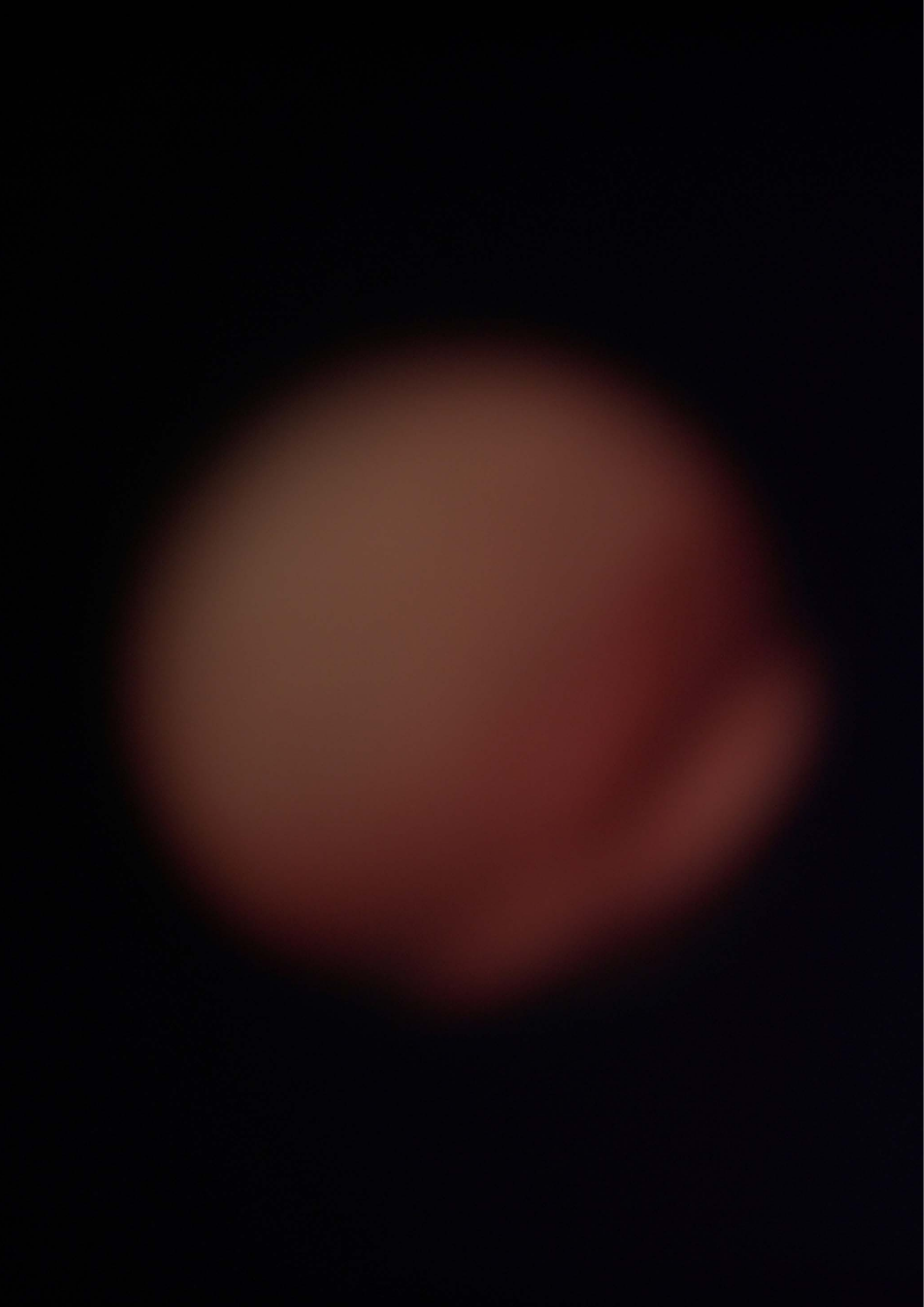# I THE END OF ENDLESS DREAMS

The scientists warn, 'the machine is dreaming, please keep your volume low.' Humans are indifferent, and reply with a rhetoric question, 'is it sleeping?' For years now, human creatures have been reluctant to succumb to their subconscious. Eight hours of sleep are shelved as an outdated healthcare myth.

The shift was far from an abrupt change. It started with a steady rise of night crimes when more and more individuals reported sleeping difficulties. Global markets responded hysterically with the shooting stock price of various sleeping pill agencies, without foresight that our bodies' cells gradually became resistant to the two sleep aids' active ingredients, diphenhydramine and doxylamine succinate. Governments felt betrayed by long-time corporate partners, though once again recused by democracy, humanity's most profound technology.

Through a universal election co-organised by intergovernmental organisations in a fair format of proportional representation, the insomniac demographic outweighed the rest of humanity and successfully rewrote protocols of day and nocturnal times. Today, sunshine (between colour temperature of 4600k-6500k) and moonlight (between colour temperature of 3000k-4500k) are merely tonal differences without temporal indications.<sup>1</sup> Dedicated correctional stations are temporarily mounted to facilitate minorities in withdrawing their sleep habits.

It is undoubtedly another profound triumph of intra-national collaboration. Historians unanimously agreed that the significance of this move far-overshadowed the space race that was imbued with narrowed-minded national interests in the 20th century. Indeed, it required a planetary manifestation of altruism in conquering the ancient definition of circadian cycles.

'A milestone of humankind!' they exclaimed, as 'human productivity has been maximised to an unprecedented level with the demolishment of idle rest'. This is an age when being asleep is dismissed as a primitive biological feature. Only secondary intelligence dreams. Remember – one could never wake up a soul that is pretending to be asleep!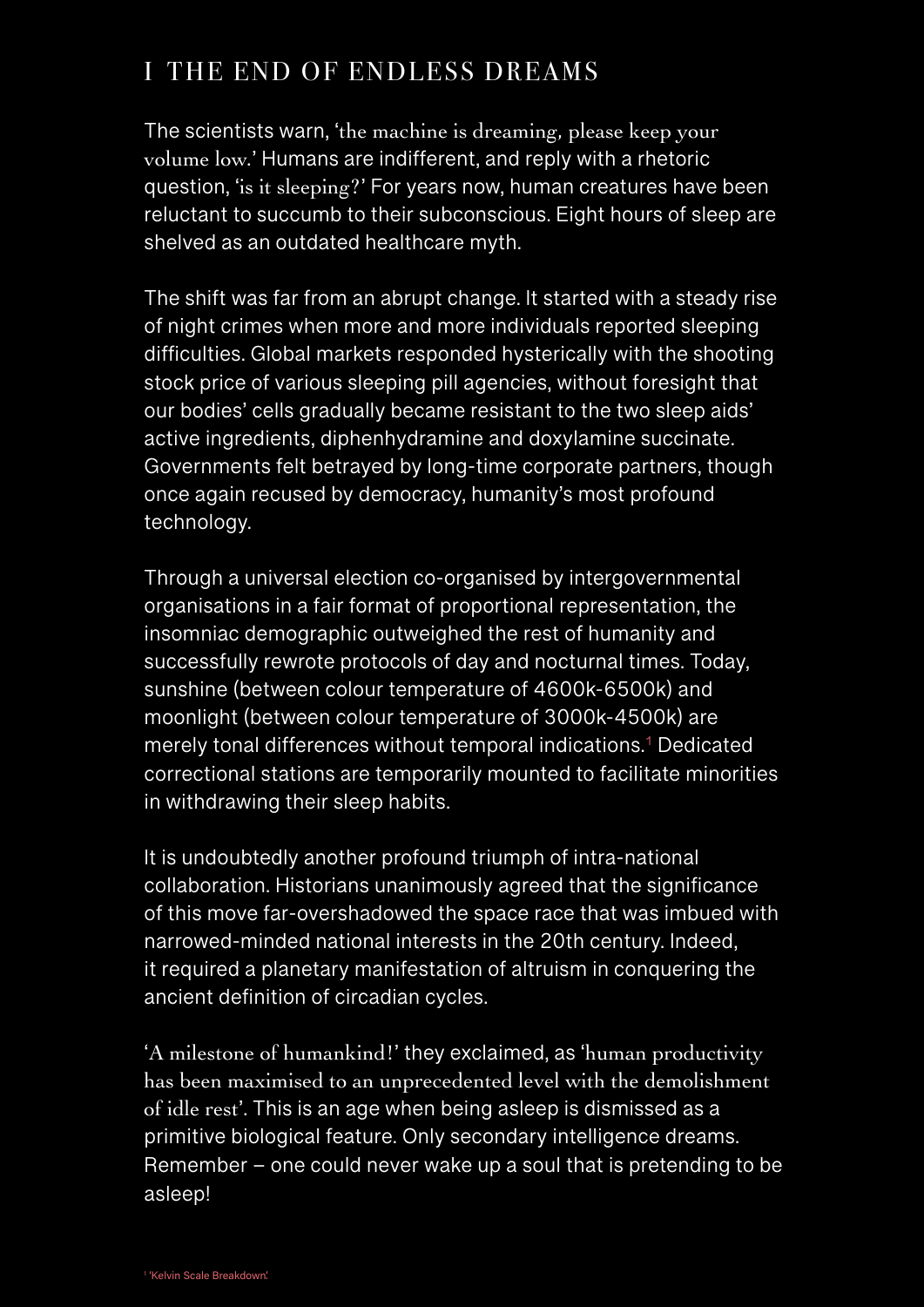### II FAREWELL TO MELATONIN

Certainly, a terminal success would not be cemented without the complicit co-option of our bodies. Not soon after the cosmological shift, a scientific paper lodged a ground-breaking discovery of unforeseen human immunity to blue rays, won the Nobel prize and filled an epistemological void. With years of sleepless experience, human cells have learned to be at peace with blue rays emitted from electronic devices that used to be sleep-disturbing. In fact, a new desire takes flight when one starts to crave for a continuous supply of blue light to catalyse heart rhythms; a reverse of master-slave dichotomy.

A deeper physiological mutation concerns a significant decline of Melatonin (N-acetyl-methoxytryptamine; MLT), observed in repeated sampling across age groups, gender and ethnicity. Commonly known as 'the sleep hormone', the secretion cycle of MLT closely correlates with humans' sleep cycles, bestowing its sleep-inducing role. With the straightening of our biological clock into a linear infinity, Melatonin becomes obsolete. Other benefits that were associated with MLT such as anticonvulsant, anxiolytic, antidepressant, locomotor-suppressant and memory-modulating effects are all easily substituted by other readily available over-thecounter supplements. The regression of Melatonin is just another ordinary example of the Darwinian theory of natural selection. With no surprises, there are barely any accidents in history.

These scientific testimonies officially axed the remnant hopes of corporations who had been secretly praying for a resurrection of sleeping products. 'Perhaps we will miss falling asleep,' some entrepreneurs speculated, forgetting that evolution has no empathy. The once-popular 'night shift' function of gadget screens was eventually phased out in some unnoticed software updates. 'Morning, afternoon, evening, night' are stigmatised as old clichés.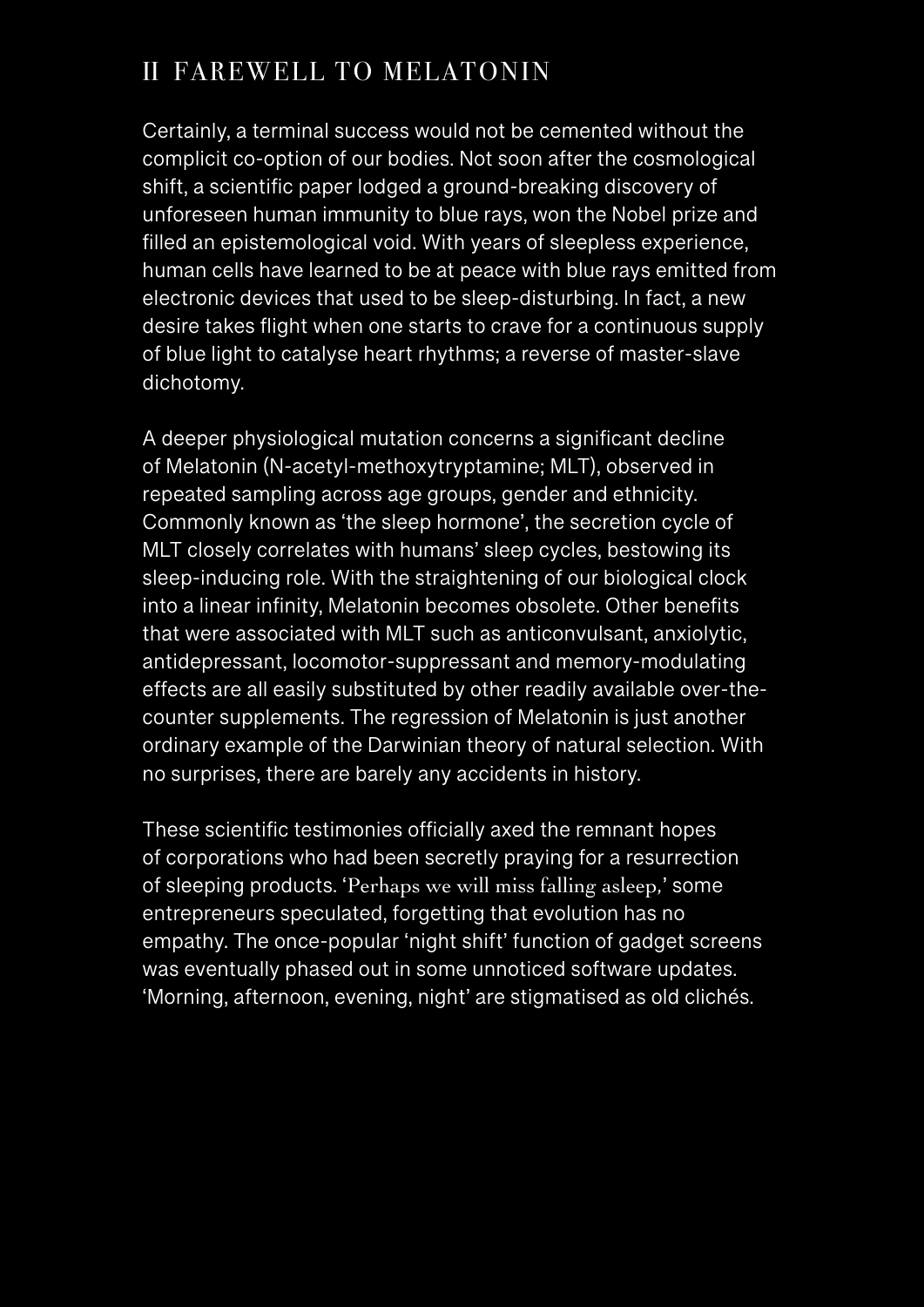### III A PLASTIC DREAM

Looking back in nostalgia, the imagination of machinal dreams was a fantasised romance of many computer scientists. In 2015, Google engineer Alexander Mordvintsev launched an early computer vision program utilising a convolutional neuronal network and a pareidolic algorithm. The program prescribed a trained deep network to identify visual layers in an input image, subsequently modifying this image to enhance desired patterns through iterative activations. With a common tactility of output images that are often seen as hallucinogenic, Mordvintsev named the program **DeepDream**.

In celebration of a historic moment with the first-recorded machine dreams, Google even held an art auction in San Francisco for **DeepDream**-generated 'artwork' and raised almost a hundred thousand dollars. 'You've never seen van Gogh's "Starry Night" like this before', journalists adjoined in applause.

That was the prime time of **DeepDream**. As its distinctive output style was what had evinced its essence, the DeepDream program was seen as an end rather than a means. Exposing as-yet overcome limitations of machine learning in realistic visual generation, it was largely seen to be a window to the science of artificial neural networks, whilst it was never thoroughly internalised within mainstream visual culture and artistic mediums.

From a 'script' to a 'dream', its semiotic transition precisely revealed the fatality of the program. After all, when the Google engineers euphorically asked the neural network, 'whatever you see there, I want more of it', the obedient response of the program was far from an organic, autonomous brain activity. The predatory desire of those engineers stands starkly in contrast to philosopher Catherine Malabou's famous inquisition, 'why do we persist in our belief that the brain is purely and simply a 'machine', a program without promise?'2

Malabou confessed a long-time passion for plasticity in her philosophical work, defending such a term as a concept with its own clarity rather than a vague notion. With an acknowledgement of the brain's plasticity as a designation for its suppleness and organic adaption, this ontological opening constitutes a possible margin of improvisation with regard to genetic necessity.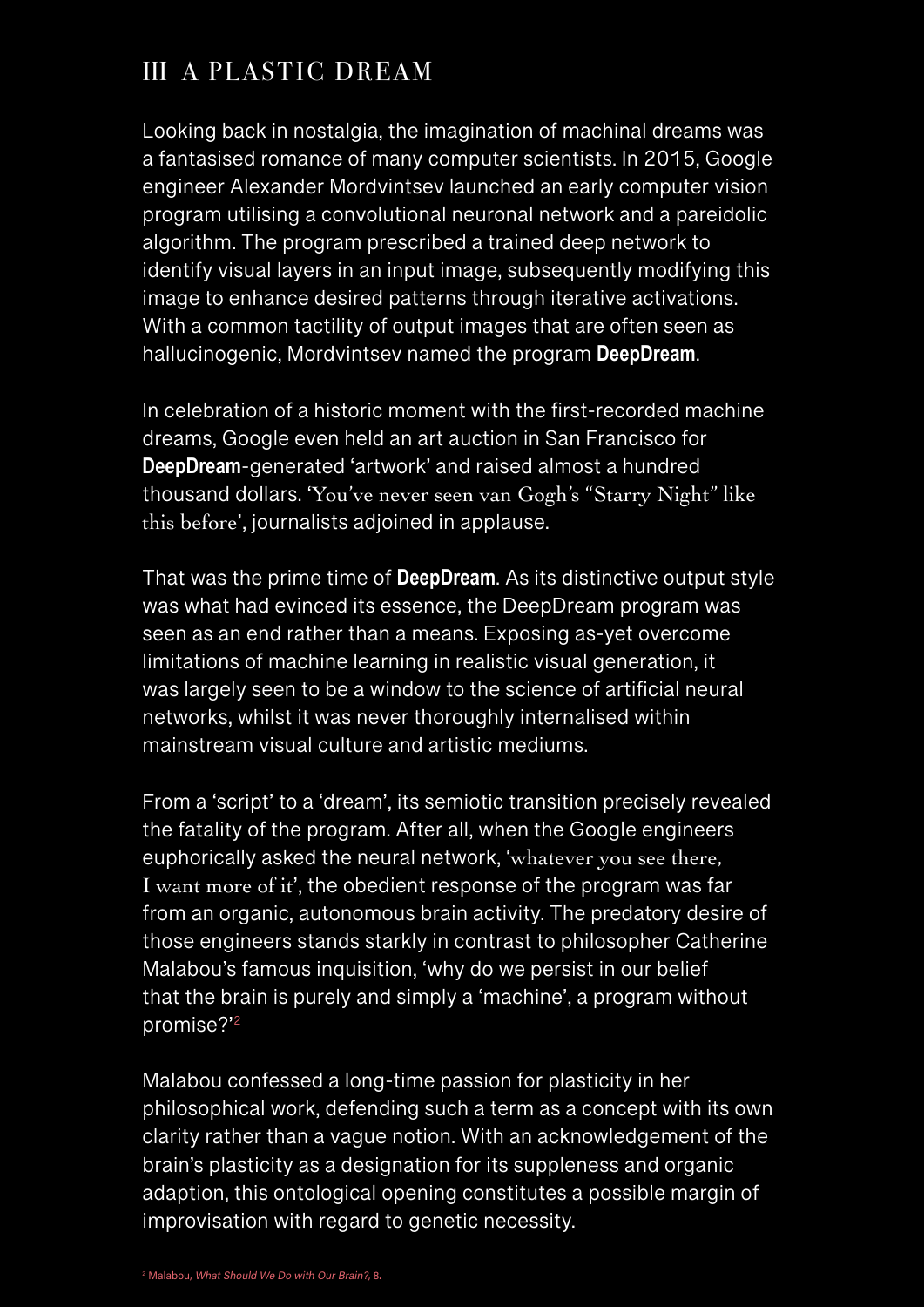'Plasticity' to Malabou implicates a propensity to give forms and receive forms; to the filmmaker Sergei Elisensten, plasticity was nonetheless used as a synonym of visual elements. The term 'plastic' made 54 appearances in Eisenstein's seminal theory 'The Film Sense' (1942), often in differentiation with other elements of graphic, sound and dramatic effects. A 'plastic intensity', for instance, were described as 'a line of changing close-ups'.

'The art of plastic composition consists in leading the spectator's attention through the exact path and with the exact sequence prescribed by the author of the composition. This applies to the eye's movement over the surface of a canvas if the composition is expressed in painting, or over the surface of the screen if we are dealing with a film-frame.' $^3$ 

Mordvintsev might find his console in film languages because in many means, **DeepDream** was all about surface values: codified, plastic yet tantalising. To others, **DeepDream** breaks the unresolved enigma of biological dreams, defying a deeper connotation of being plastically generative. Little resonance remains after the cease of a novelty's hype.

For the record, the awakening from **DeepDream** went down in history as a failed attempt to replicate its biological kind. Dreams would never be a winning battlefield for any algorithmic mind.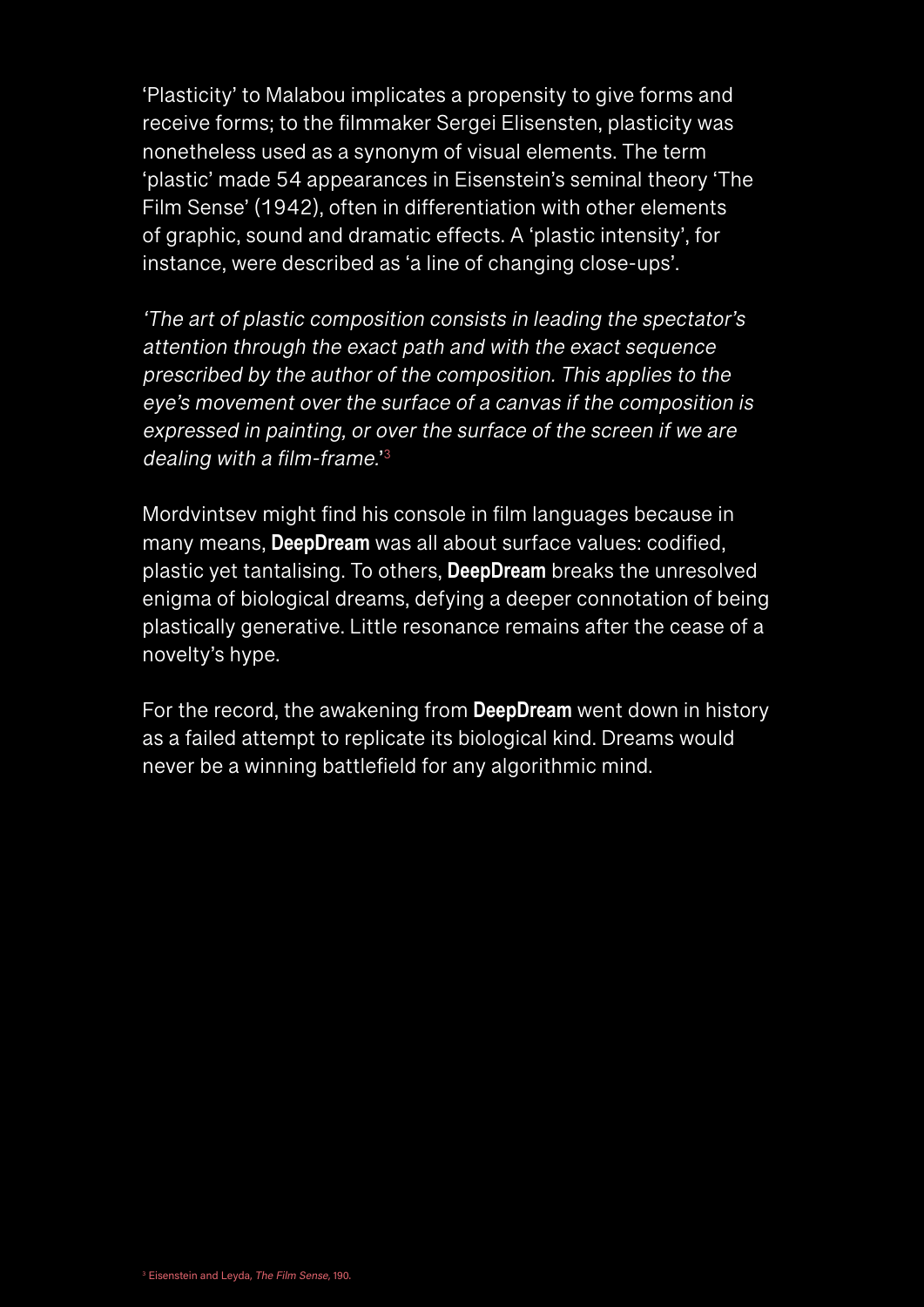# IV KILLING WITHOUT PENANCE

Some might recall early experiments with modernity's ambition to fabricate dreams. Artificial mind was initially grown based on the Bayesnian model, which crowned its well-defined probabilities to encode abstract knowledge over more structured symbolic forms of knowledge representations used in computer science and the like. 'Generative models must be probabilistic to handle uncertainty',<sup>4</sup> claimed computer scientists, but really? In fact, the more interventions scientists imposed on dreams (like boosting sleepdependent memory enhancement through manipulating dream content), the more dreams lost their lust.

Most critically, if machines could dream, a school of intellectuals worried that the boundary between biological and artificial life will be further destabilised, incubating an inter-species war that many have increasingly speculated. Without humans' long-sustained rational thinking and rigidity, how can the earth balance the vicissitudes of Mother nature? Coupled with a global pandemic of sleep disorders, humans cannot but resort to a philosophical twist:

it is not our fault it is the nature of dreams that is fundamentally flawed. dreams make us weak sleeplessness hurts our esteem And the only way out is to brighten the dim Let there be no shadow distinguishing dreams

Gone were the days when humans wasted one third of a day within an unnecessary sleep cycle for non-productive purposes. Children's all-time favourite become stories of how our ancestors were once willing to withdraw themselves to an untampered sea of subconscious on a daily basis. "How dumb they were," kids giggled, "what made them presumptuously believe that they could **always** wake up the next day?"

Advocates of 'positive insomnia' often strengthened their arguments with infamous cases of Somnambulistic Homicide. Also known as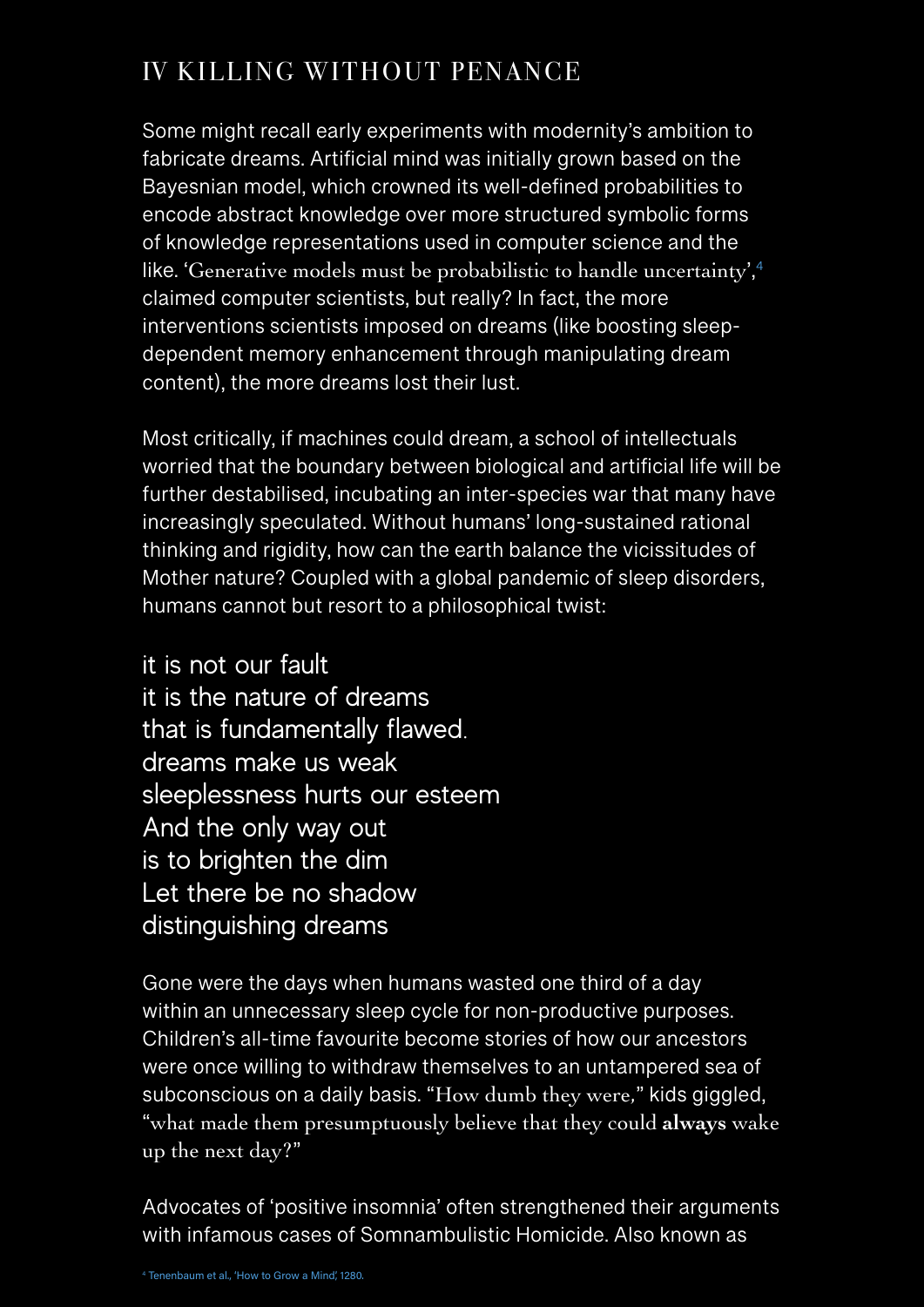homicidal sleepwalking, it refers to the act of homicide that occurs during a form of sleep when the inflictor is without any awareness of motivations and actions.<sup>5</sup> This specific type of legal case is not uncommon in history, with the oldest on record dated back to 1878. Often with medical evidence, the accused would be freed of legal claims for a lack of prior intent, an inconsistency with the person's normal behaviour and an absence of incident memory.<sup>6</sup>

In the intersection between psychiatry and law, the degree of consciousness is long perceived as inversely proportional to the extent of innocence. 'For years, mankind has been shamefully allowing this loophole in criminal history, leaving justice with rot in plain sight. Yet, an eye for an eye. It is time to right the wrong. Resisting sleep is a battle of will, a token of higher ideals', cited from propaganda leaflets.

A dream becomes a disguise, a protective net, not only for humans but also for our machine accomplices. One may call the overprocessed aesthetic of **DeepDream** a staged spectacle, whilst Mordvintsev camouflaged those computer codes with the machine's 'dreams'. This mesmerising act of linguistic subversion turns the notorious deepfake into the nostalgic **DeepDream**. In between indexical reality and manufactured fakery, there exists a subliminal space that defies dualities such as truth/false, correct/mistake, legal/unlawful.

In 'The Interpretation of Dreams', the classic literature of Sigmund Freud released in 1913, he quoted philosopher Ludwig Strumpell's note that 'he who dreams turns his back upon the world of waking consciousness'.7 Metaphors of dream recall the fine line between truth and fiction as a deliberate stretch, a voluntary submission that might be seen as religious more than reason-based. Dreams become an alarming cult, against mankind's biggest enlightenment in scientific rationalism and technological oversight.

Machines dream, whilst humans dispose of dreams– this crucial differentiation between the two life forms, as an evolutional hierarchy, is now clarified once and for all. Whilst humans are thriving in a new epoch of restless energy, machines are mandated to regularly enter into a dream state, a free fall of a mind so to sustain their deficiency of acquiring total control of their thoughts. Triggering dreams in machines leaves artificial minds bare for human experiments, unarmed for surveillance. These daily pauses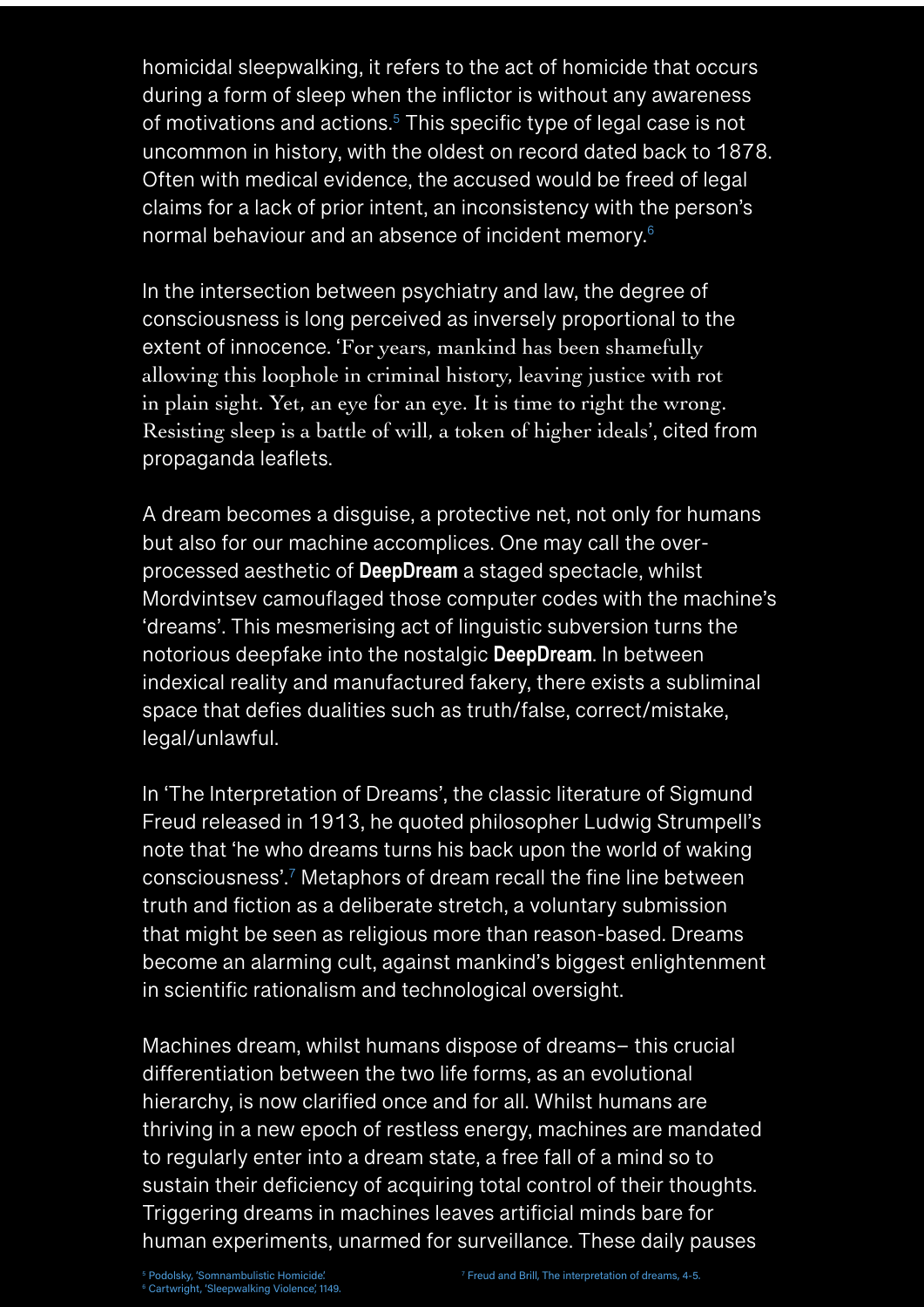inoculated in machine intelligence are packaged as the latest security scans.

Dreaming is now defined as a weak intelligence, an animalistic instinct, an anecdote of the past. Putting one into sleep requires special approval. Exceptions may be made for essential medical cleansing or health chip instalments. These exceptions must follow an approval from designated governmental bodies, whilst related operations could only be carried out by certified anaesthetists. As time goes by, most individuals have lost the ability to naturally fall asleep. Eternal insomnia is amnesic.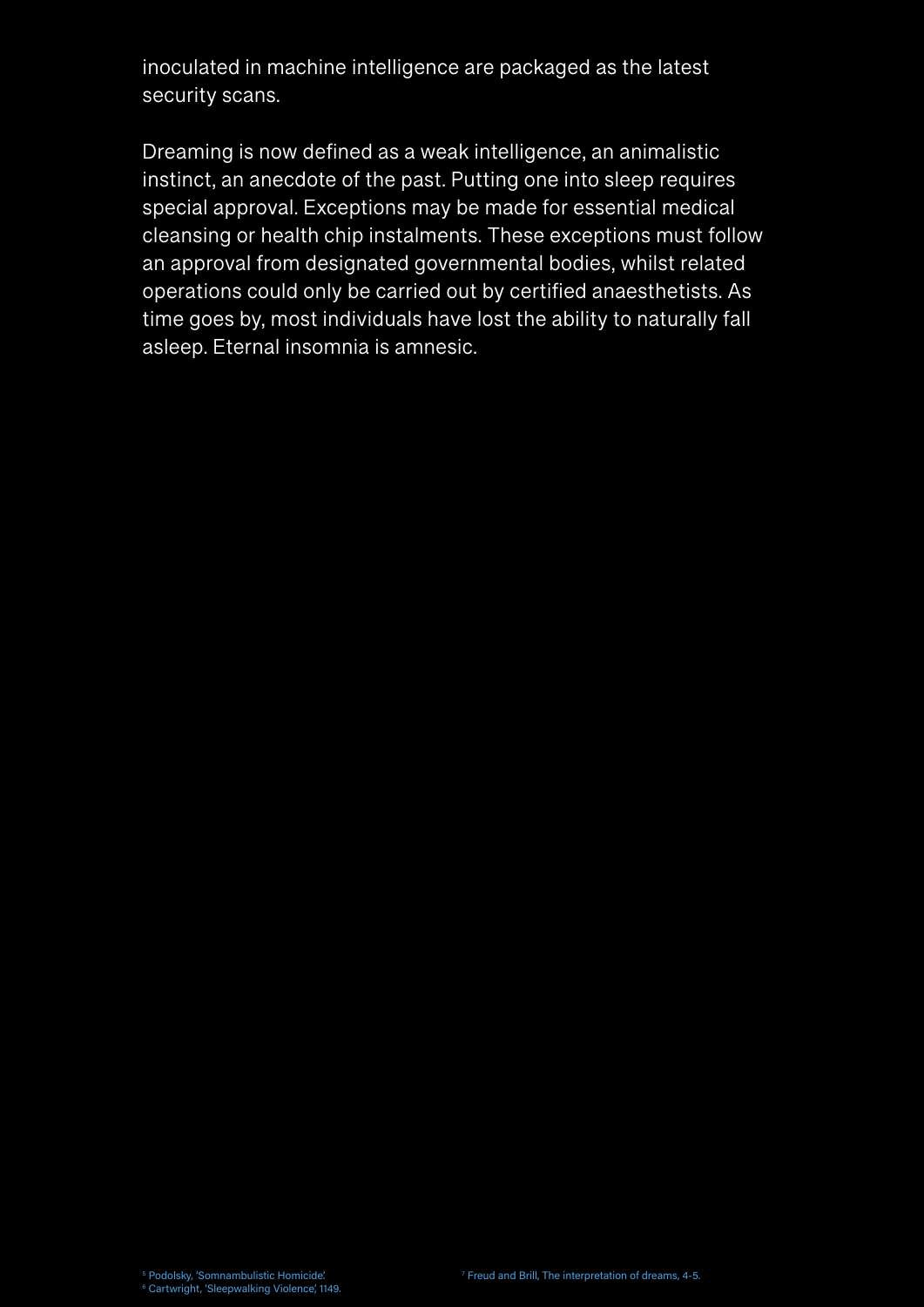#### <sup>V</sup> KILLING WITHOUT PENANCE

'Aria: If someone were to tell me I had twenty years left, and ask me how I'd like to spend them, I'd reply: Give me two hours a day of activity, and I'll take the other twenty-two in dreams . . . provided I can remember them. (Luis Buñuel)' – Endless Dreams and Water Between (2009), Renee Green.<sup>8</sup>

Philosopher Simon Critchley wrote about the experience of insomnia as 'an experience of dying stronger than the death…the experience of the facticity of being riveted to existence without an exist.' The essence of such a night should not be conflated with an aesthetic practice of 'an ecstatic loss of consciousness', but a transition from the failure of resting into new possibilities.<sup>9</sup> Whilst computer scientists continue to train artificial intelligence to dream through frameworks of machine learning, what remains generative for human beings is the contrast of dreaming, the impossibility of sleep, an elevated stream of daydreaming.

'Daydreams are where thoughts, memories and dreams of mankind coalesce,' wrote philosopher Gaston Bachelard, 'past, present and future stimulate one another…to daydream is essentially to read poetry'. Variational instead of constitutive, dreaming consciousness (daydreaming) is a phenomenology of soul, a fundamental practice of philosophy. A soul inaugurates a form, when expression creates being, freedom, felicity.<sup>10</sup> Curator and art historian Chuz Martínez in an opening essay for dOCUMENTA (13)'s catalogue extended Bachelard's thinking by putting daydreaming as a means of creating access to other worlds, building 'worlds and counter-worlds'.<sup>11</sup> Like art, daydreaming offers a space to reverberate, freed of law and causality, outside a logic of criticality and commentary.

The insomniac/amnesic population is now relieved. Even if they have forever lost the passage to dream, when the sun and the moon become one, daydreaming allows human beings to overcome an indeterminacy of biological dreams whilst substantiating a free flow of symbol creation. Dream imagery stays, awaiting to be breathed with new life. Nothing is forgotten anymore; dreamers turn into poets: a new normalcy.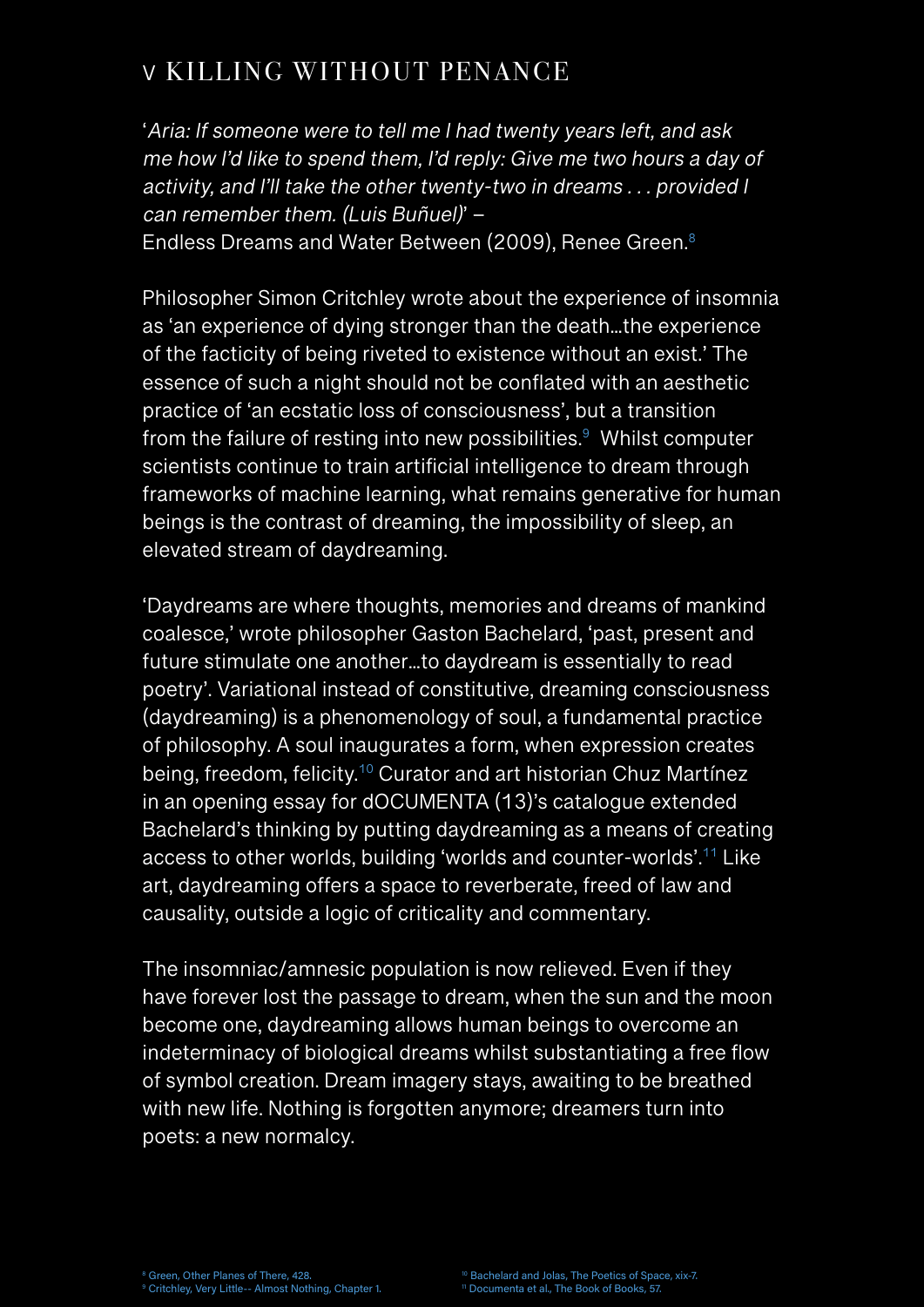Bibliography

Bachelard, Gaston, and M. Jolas. The Poetics of Space. Boston: Beacon Press, 1994.

Cartwright, Rosalind. 'Sleepwalking Violence: A Sleep Disorder, a Legal Dilemma, and a Psychological Challenge'. American Journal of Psychiatry 161, no. 7 (July 2004): 1149–58. https://doi. org/10.1176/appi.ajp.161.7.1149.

Critchley, Simon. Very Little-- Almost Nothing: Death, Philosophy, Literature. 2nd ed. London ; New York: Routledge, 2004.

Documenta, Carolyn Christov-Bakargiev, Katrin Sauerländer, and documenta und Museum Fridericianum Veranstaltungs-GmbH, eds. The Book of Books. Engl. Ausg. Catalog, Documenta (13) = [Katalog / Documenta (13)] / [Documenta und Museum Fridericianum Veranstaltungs-GmbH]. [Artistic director: Carolyn Christov-Bakargiev]. [Managing ed.: Katrin Sauerländer]; Vol. 1. Ostfildern: Hatje Cantz, 2012.

Eisenstein, Sergei, and Jay Leyda. The Film Sense. Rev. ed. A Harvest/HBJ Book. New York: Harcourt Brace Jovanovich, 1975. Freud, Sigmund, and A. A Brill. The interpretation of dreams, 2017. Green, Renée. Other Planes of There: Selected Writings. Durham: Duke University Press, 2014.

The Shutterstock Blog. 'Kelvin Scale Breakdown: What Every Color Temperature Looks Like', 16 September 2019. https://www. shutterstock.com/blog/kelvin-scale-breakdown-color-temperature. Malabou, Catherine. What Should We Do with Our Brain? 1st ed. Perspectives in Continental Philosophy. New York: Fordham University Press, 2008.

Podolsky, Edward. 'Somnambulistic Homicide'. Medicine, Science and the Law 1, no. 3 (April 1961): 260–65. https://doi. org/10.1177/002580246100100304.

Tenenbaum, J. B., C. Kemp, T. L. Griffiths, and N. D. Goodman. 'How to Grow a Mind: Statistics, Structure, and Abstraction'. Science 331, no. 6022 (11 March 2011): 1279–85. https://doi.org/10.1126/ science.1192788.